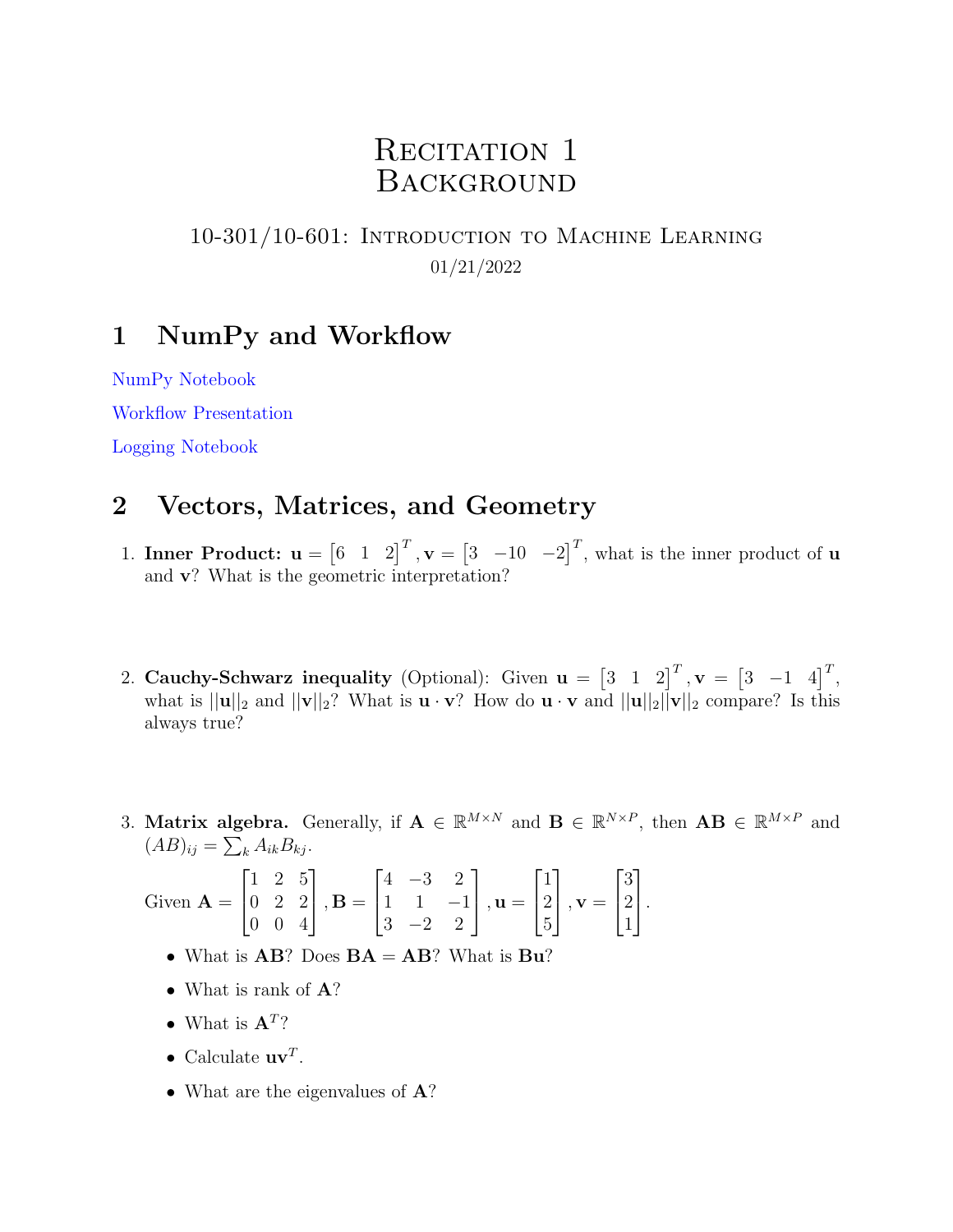- 4. Geometry: Given a line  $2x + y = 2$  in the two-dimensional plane,
	- If a given point  $(\alpha, \beta)$  satisfies  $2\alpha + \beta > 2$ , where does it lie relative to the line?
	- What is the relationship of vector  $\mathbf{v} = [2, 1]^T$  to this line?
	- What is the distance from origin to this line?

## 3 CS Fundamentals

- 1. For each  $(f, g)$  functions below, is  $f(n) \in \mathcal{O}(g(n))$  or  $g(n) \in \mathcal{O}(f(n))$  or both?
	- $f(n) = \log_2(n), g(n) = \log_3(n)$
	- $f(n) = 2^n, g(n) = 3^n$
	- $f(n) = \frac{n}{50}, g(n) = \log_{10}(n)$
- 2. Find the DFS traversal and BFS traversal of the following binary tree. What are the time complexities of the traversals?



#### 4 Calculus

1. If  $f(x) = x^3 e^x$ , find  $f'(x)$ .

2. If 
$$
f(x) = e^x
$$
,  $g(x) = 4x^2 + 2$ , find  $h'(x)$ , where  $h(x) = f(g(x))$ .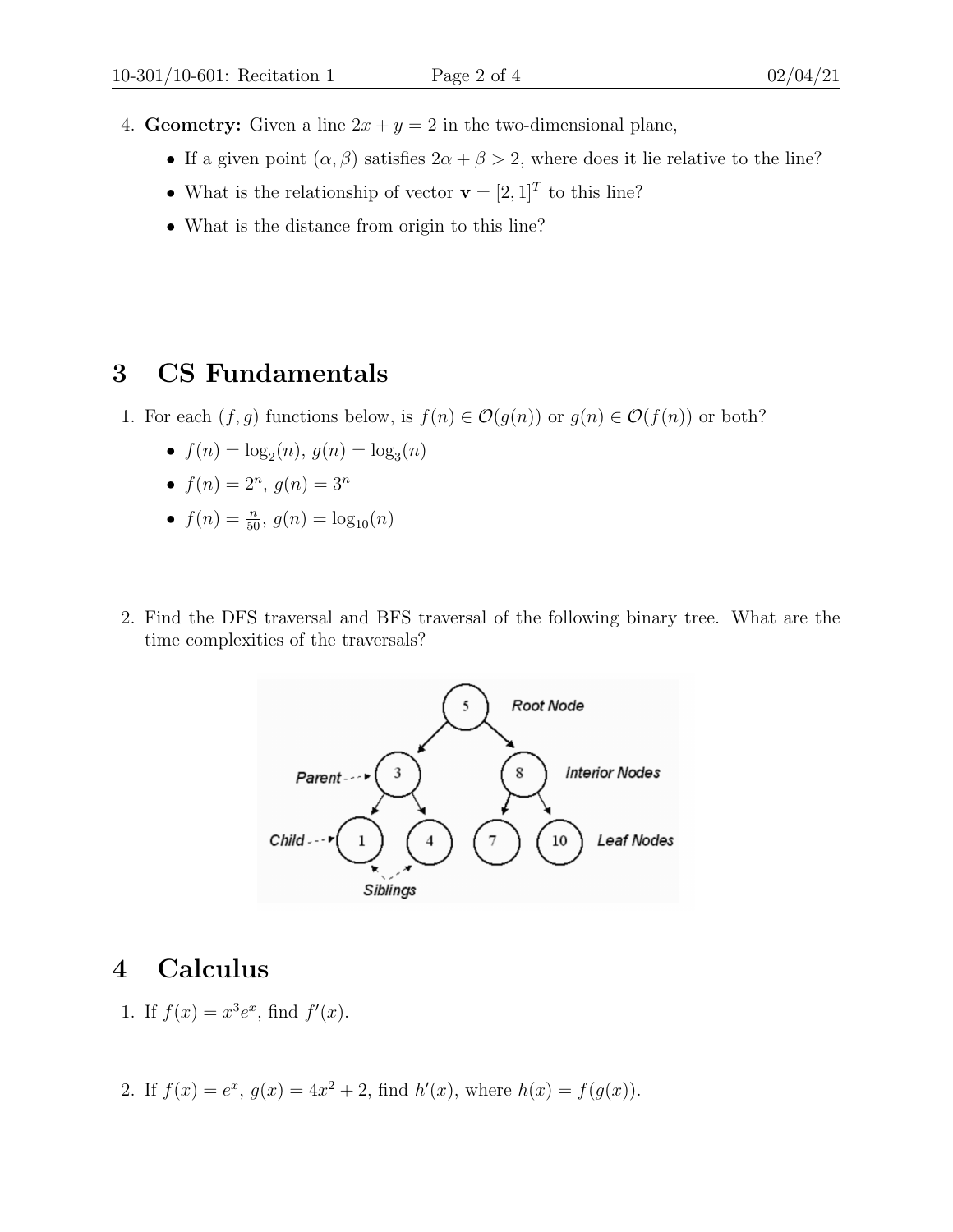- 3. If  $f(x,y) = y \log(1-x) + (1-y) \log(x), x \in (0,1)$ , evaluate  $\frac{\partial f(x,y)}{\partial x}$  at the point  $(\frac{1}{2}, \frac{1}{2})$  $(\frac{1}{2})$ .
- 4. Find  $\frac{\partial}{\partial w_j} \mathbf{x}^T \mathbf{w}$ , where **x** and **w** are *M*-dimensional real-valued vectors and  $1 \leq j \leq M$ .

#### 5 Probability and Statistics

You should be familiar with event notations for probabilities, i.e.  $P(A \cup B)$  and  $P(A \cap B)$ , where A and B are binary events.

In this class, however, we will mainly be dealing with random variable notations, where A and B are random variables that can take on different states, i.e.  $a_1$ ,  $a_2$ , and  $b_1$ ,  $b_2$ , respectively. Below are some notation equivalents, as well as basic probability rules to keep in mind.

- $P(A = a_1 \cap B = b_1) = P(A = a_1, B = b_1) = p(a_1, b_1)$
- $P(A = a_1 \cup B = b_1) = \sum_{b \in B} p(a_1, b) + \sum_{a \in A} p(a, b_1) p(a_1, b_1)$

• 
$$
p(a_1 | b_1) = \frac{p(a_1, b_1)}{p(b_1)}
$$

$$
\bullet \ \ p(a_1) = \sum_{b \in B} p(a_1, b)
$$

- 1. Two random variables, A and B, each can take on two values,  $a_1$ ,  $a_2$ , and  $b_1$ ,  $b_2$ , respectively.  $a_1$  and  $b_2$  are considered disjoint (mutually exclusive).  $P(A = a_1) = 0.5$ ,  $P(B = b_2) = 0.5.$ 
	- What is  $p(a_1, b_2)$  ?
	- What is  $p(a_1, b_1)$  ?
	- What is  $p(a_1 | b_2)$  ?
- 2. Now, instead,  $a_1$  and  $b_2$  are not disjoint, but the two random variables A and B are independent.
	- What is  $p(a_1, b_2)$  ?
	- What is  $p(a_1, b_1)$  ?
	- What is  $p(a_1 | b_2)$  ?
- 3. A student is looking at her activity tracker (Fitbit/Apple Watch) data and she notices that she seems to sleep better on days that she exercises. They observe the following: